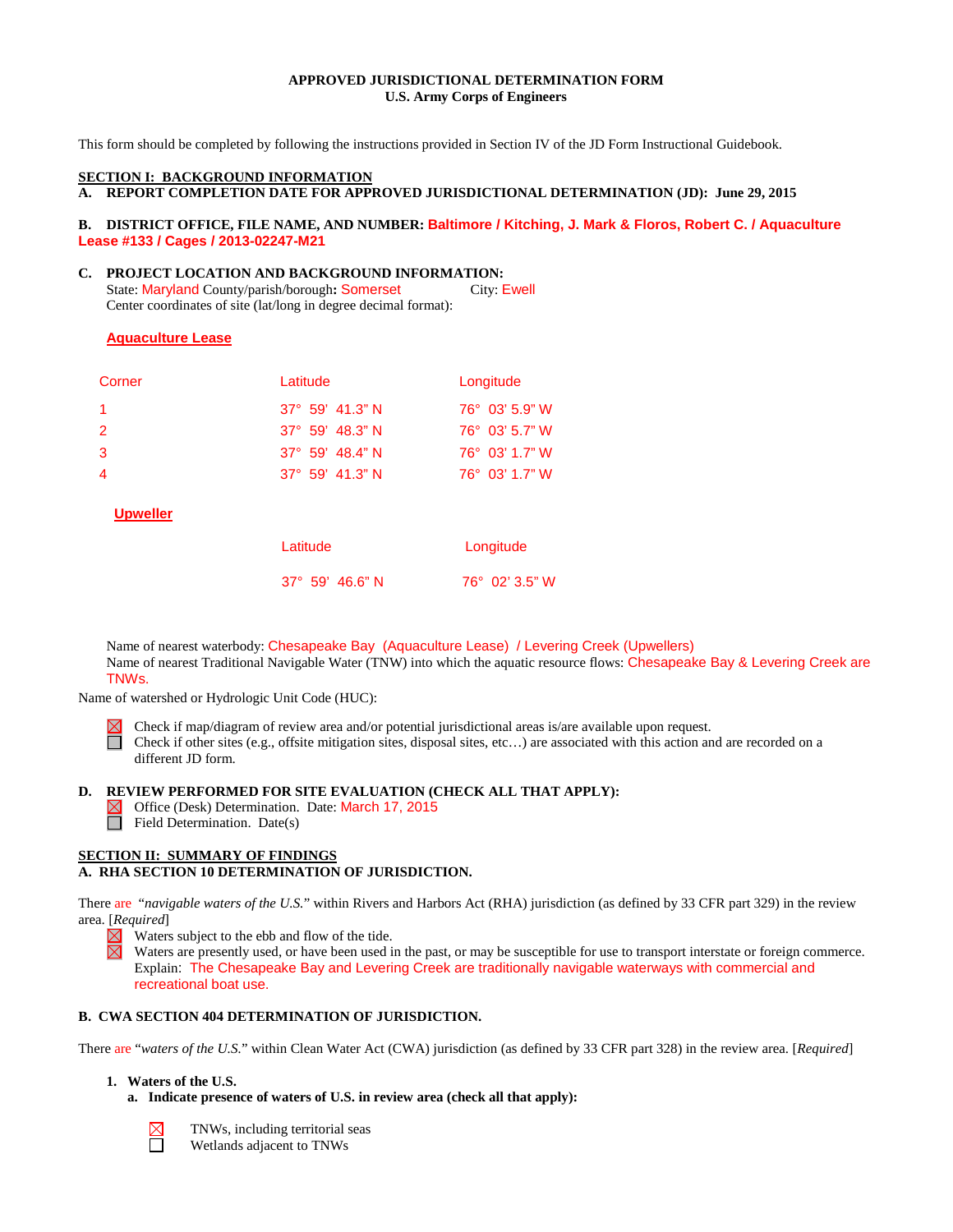Relatively permanent waters<sup>[1](#page-1-0)</sup> (RPWs) that flow directly or indirectly into TNWs

Non-RPWs that flow directly or indirectly into TNWs

Wetlands directly abutting RPWs that flow directly or indirectly into TNWs

Wetlands adjacent to but not directly abutting RPWs that flow directly or indirectly into TNWs

Wetlands adjacent to non-RPWs that flow directly or indirectly into TNWs П

Impoundments of jurisdictional waters

 $\Box$ Isolated (interstate or intrastate) waters, including isolated wetlands

b. Identify (estimate) size of waters of the U.S. in the review area: The size of the project site area open waters is approximately 5.3 acres for the Lease area. The project impact area is indicated below. The upweller area is approximately 0.05 acres

Non-wetland waters: linear feet: width (ft) and/or 5.3 acres. Wetlands: acres.

- **c. Limits (boundaries) of jurisdiction** based on: Approximate MHW shoreline / high tide line. Elevation of established OHWM (if known):
- **2. Non-regulated waters/wetlands (check if applicable): [2](#page-1-1)** Potentially jurisdictional waters and/or wetlands were assessed within the review area and determined to be not jurisdictional. Explain:

## **SECTION III: CWA ANALYSIS**

## **A. TNWs AND WETLANDS ADJACENT TO TNWs**

**The agencies will assert jurisdiction over TNWs and wetlands adjacent to TNWs. If the aquatic resource is a TNW, complete Section III.A.1 and Section III.D.1. only; if the aquatic resource is a wetland adjacent to a TNW, complete Sections III.A.1 and 2 and Section III.D.1.; otherwise, see Section III.B below**.

## **1. TNW**

Identify TNW: The Chesapeake Bay is tidal is a tidal interstate navigable water navigable waterway. Levering Creek is a tidal navigable waterway that drains into the Big Thorofare and the Chesapeake Bay.

Summarize rationale supporting determination: The Chesapeake Bay is a tidal is a tidal interstate navigable water navigable waterway. Levering Creek is a tidal navigable waterway that drains into the Big Thorofare and Chesapeake Bay.

## **2. Wetland adjacent to TNW**

Summarize rationale supporting conclusion that wetland is "adjacent":

## **B. CHARACTERISTICS OF TRIBUTARY (THAT IS NOT A TNW) AND ITS ADJACENT WETLANDS (IF ANY):**

**This section summarizes information regarding characteristics of the tributary and its adjacent wetlands, if any, and it helps determine whether or not the standards for jurisdiction established under Rapanos have been met.** 

**The agencies will assert jurisdiction over non-navigable tributaries of TNWs where the tributaries are "relatively permanent waters" (RPWs), i.e. tributaries that typically flow year-round or have continuous flow at least seasonally (e.g., typically 3 months). A wetland that directly abuts an RPW is also jurisdictional. If the aquatic resource is not a TNW, but has year-round (perennial) flow, skip to Section III.D.2. If the aquatic resource is a wetland directly abutting a tributary with perennial flow, skip to Section III.D.4.** 

**A wetland that is adjacent to but that does not directly abut an RPW requires a significant nexus evaluation.** Corps districts and EPA regions will include in the record any available information that documents the existence of a significant nexus between a relatively permanent tributary that is not perennial (and its adjacent wetlands if any) and a traditional navigable water, even though a significant nexus finding is not required as a matter of law.

**If the waterbody[3](#page-1-2) is not an RPW, or a wetland directly abutting an RPW, a JD will require additional data to determine if the waterbody has a significant nexus with a TNW. If the tributary has adjacent wetlands, the significant nexus evaluation must consider the tributary in combination with all of its adjacent wetlands. This significant nexus evaluation that combines, for analytical purposes, the tributary and all of its adjacent wetlands is used whether the review area identified in the JD request is the tributary, or its adjacent wetlands, or both. If the JD covers a tributary with adjacent wetlands, complete Section III.B.1 for** 

<span id="page-1-0"></span><sup>&</sup>lt;sup>1</sup> For purposes of this form, an RPW is defined as a tributary that is not a TNW and that typically flows year-round or has continuous flow at least "seasonally" (e.g., typically 3 months).

<span id="page-1-1"></span>Supporting documentation is presented in Section III.F.

<span id="page-1-2"></span> $3$  Note that the Instructional Guidebook contains additional information regarding swales, ditches, washes, and erosional features generally and in the arid West.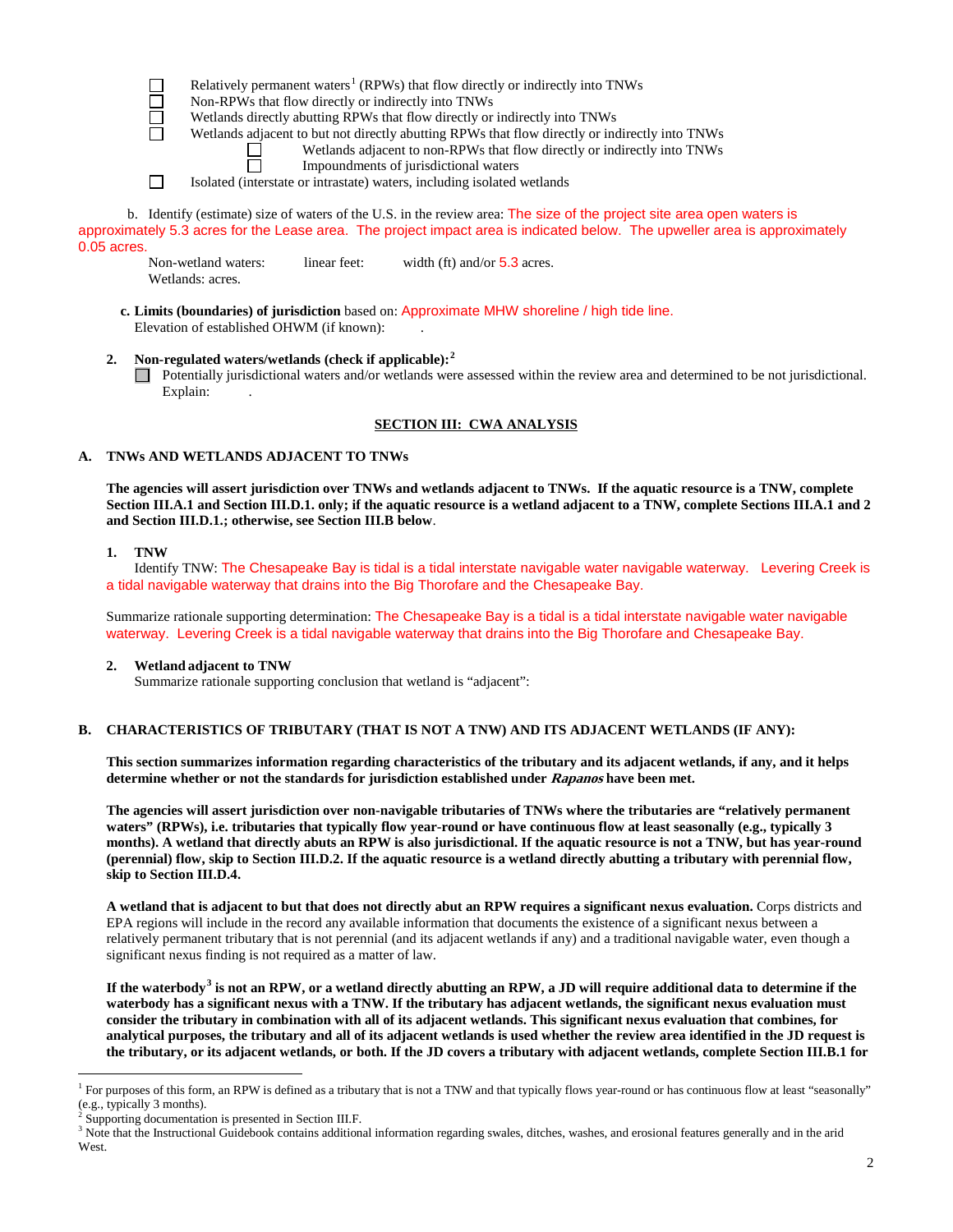**the tributary, Section III.B.2 for any onsite wetlands, and Section III.B.3 for all wetlands adjacent to that tributary, both onsite and offsite. The determination whether a significant nexus exists is determined in Section III.C below.**

#### **1. Characteristics of non-TNWs that flow directly or indirectly into TNW**

| $\bf(i)$ | <b>General Area Conditions:</b>                                                                                                                                                                                                                                                                             |
|----------|-------------------------------------------------------------------------------------------------------------------------------------------------------------------------------------------------------------------------------------------------------------------------------------------------------------|
|          | Watershed size:<br><b>Pick List</b>                                                                                                                                                                                                                                                                         |
|          | Drainage area:<br><b>Pick List</b><br>Average annual rainfall: inches                                                                                                                                                                                                                                       |
|          | Average annual snowfall:<br>inches                                                                                                                                                                                                                                                                          |
|          |                                                                                                                                                                                                                                                                                                             |
|          | (ii) Physical Characteristics:<br>(a) Relationship with TNW:<br>Tributary flows directly into TNW.<br>$\Box$ Tributary flows through Pick List tributaries before entering TNW.                                                                                                                             |
|          | Project waters are Pick List river miles from TNW.<br>Project waters are Pick List river miles from RPW.<br>Project waters are Pick List aerial (straight) miles from TNW.<br>Project waters are Pick List aerial (straight) miles from RPW.<br>Project waters cross or serve as state boundaries. Explain: |
|          | Identify flow route to $TNW4$ :<br>Tributary stream order, if known:                                                                                                                                                                                                                                        |
|          | (b) General Tributary Characteristics (check all that apply):<br><b>Tributary</b> is:<br>$\Box$ Natural<br>Artificial (man-made). Explain:<br>Manipulated (man-altered). Explain:                                                                                                                           |
|          | <b>Tributary</b> properties with respect to top of bank (estimate):<br>Average width:<br>feet<br>Average depth:<br>feet<br>Average side slopes: Pick List.                                                                                                                                                  |
|          | Primary tributary substrate composition (check all that apply):<br>$\Box$ Silts<br>Sands<br>Concrete<br>Cobbles<br>Gravel<br>Muck<br>Vegetation. Type/% cover:<br>Bedrock<br>Other. Explain:                                                                                                                |
|          | Tributary condition/stability [e.g., highly eroding, sloughing banks]. Explain:<br>Presence of run/riffle/pool complexes. Explain:<br>Tributary geometry: Pick List<br>Tributary gradient (approximate average slope):<br>%                                                                                 |
|          | $(c)$ Flow:<br>Tributary provides for: Pick List<br>Estimate average number of flow events in review area/year: Pick List<br>Describe flow regime:<br>Other information on duration and volume:                                                                                                             |
|          | Surface flow is: Pick List. Characteristics:                                                                                                                                                                                                                                                                |
|          | Subsurface flow: Pick List. Explain findings:<br>$\Box$ Dye (or other) test performed:                                                                                                                                                                                                                      |
|          | Tributary has (check all that apply):<br>Bed and banks<br>$\Box$ OHWM <sup>5</sup> (check all indicators that apply):<br>clear, natural line impressed on the bank<br>the presence of litter and debris<br>changes in the character of soil<br>destruction of terrestrial vegetation                        |

<span id="page-2-1"></span><span id="page-2-0"></span> <sup>4</sup> Flow route can be described by identifying, e.g., tributary a, which flows through the review area, to flow into tributary b, which then flows into TNW. <sup>5</sup>A natural or man-made discontinuity in the OHWM does not necessarily sever jurisdiction (e.g., where the stream temporarily flows underground, or where the OHWM has been removed by development or agricultural practices). Where there is a break in the OHWM that is unrelated to the waterbody's flow regime (e.g., flow over a rock outcrop or through a culvert), the agencies will look for indicators of flow above and below the break.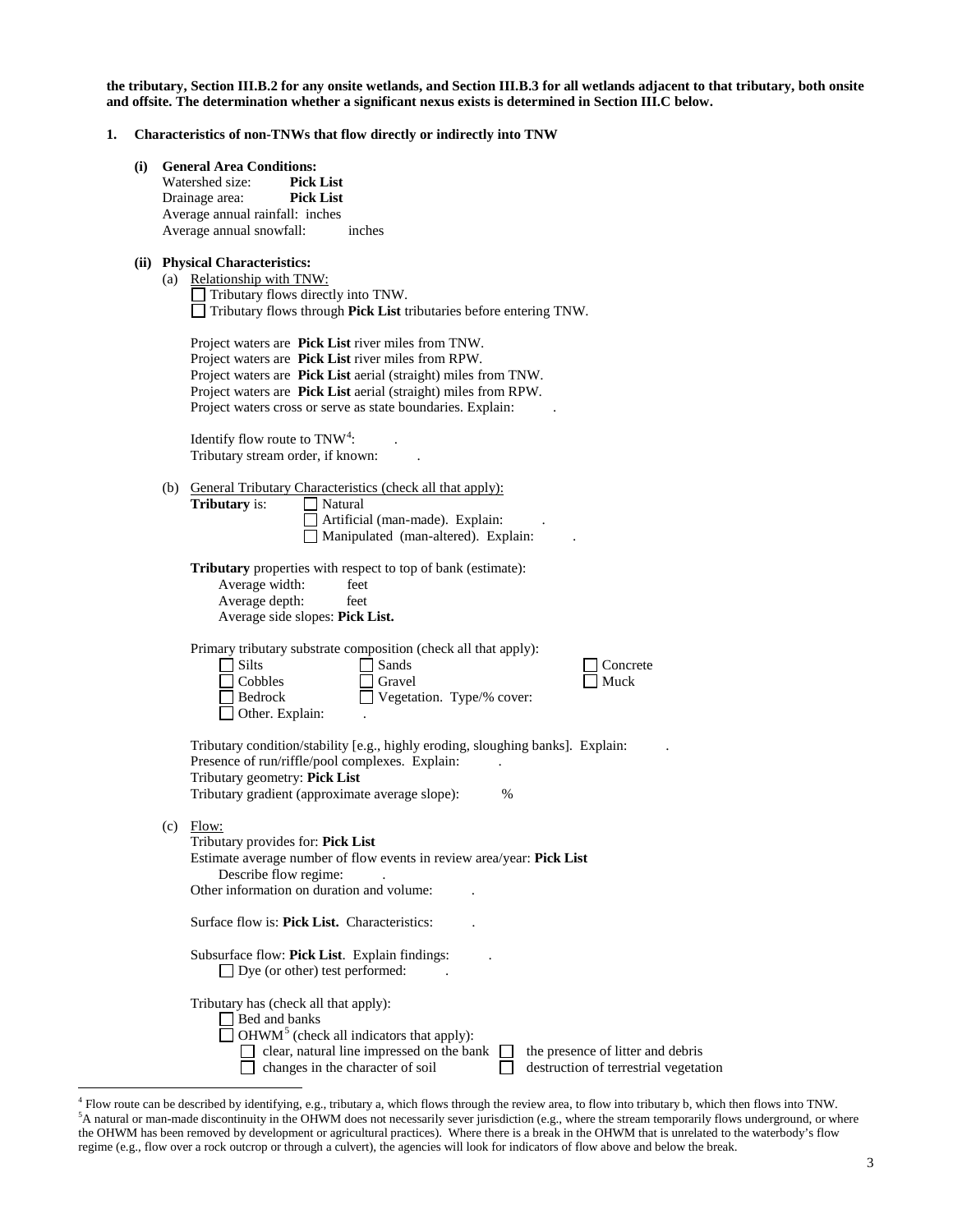|    |     | shelving<br>the presence of wrack line<br>vegetation matted down, bent, or absent<br>sediment sorting<br>leaf litter disturbed or washed away<br>scour<br>multiple observed or predicted flow events<br>sediment deposition<br>abrupt change in plant community<br>water staining<br>other (list):<br>Discontinuous OHWM. <sup>6</sup> Explain:                                                                                                               |
|----|-----|---------------------------------------------------------------------------------------------------------------------------------------------------------------------------------------------------------------------------------------------------------------------------------------------------------------------------------------------------------------------------------------------------------------------------------------------------------------|
|    |     | If factors other than the OHWM were used to determine lateral extent of CWA jurisdiction (check all that apply):<br>High Tide Line indicated by:<br>Mean High Water Mark indicated by:<br>oil or scum line along shore objects<br>$\Box$ survey to available datum;<br>fine shell or debris deposits (foreshore)<br>physical markings;<br>physical markings/characteristics<br>vegetation lines/changes in vegetation types.<br>tidal gauges<br>other (list): |
|    |     | (iii) Chemical Characteristics:<br>Characterize tributary (e.g., water color is clear, discolored, oily film; water quality; general watershed characteristics, etc.).<br>Explain:<br>Identify specific pollutants, if known:                                                                                                                                                                                                                                 |
|    |     | (iv) Biological Characteristics. Channel supports (check all that apply):<br>Riparian corridor. Characteristics (type, average width):<br>Wetland fringe. Characteristics:<br>Habitat for:<br>Federally Listed species. Explain findings:<br>Fish/spawn areas. Explain findings:<br>Other environmentally-sensitive species. Explain findings:<br>Aquatic/wildlife diversity. Explain findings:                                                               |
| 2. |     | Characteristics of wetlands adjacent to non-TNW that flow directly or indirectly into TNW                                                                                                                                                                                                                                                                                                                                                                     |
|    | (i) | <b>Physical Characteristics:</b><br>(a) General Wetland Characteristics:<br>Properties:<br>Wetland size:<br>acres<br>Wetland type. Explain:<br>Wetland quality. Explain:<br>Project wetlands cross or serve as state boundaries. Explain:                                                                                                                                                                                                                     |
|    |     | (b) General Flow Relationship with Non-TNW:                                                                                                                                                                                                                                                                                                                                                                                                                   |
|    |     | Flow is: <b>Pick List</b> . Explain:<br>Surface flow is: Pick List<br>Characteristics:                                                                                                                                                                                                                                                                                                                                                                        |
|    |     | Subsurface flow: Pick List. Explain findings:<br>$\Box$ Dye (or other) test performed:                                                                                                                                                                                                                                                                                                                                                                        |
|    |     | (c) Wetland Adjacency Determination with Non-TNW:<br>Directly abutting<br>$\Box$ Not directly abutting<br>Discrete wetland hydrologic connection. Explain:<br>Ecological connection. Explain:<br>Separated by berm/barrier. Explain:                                                                                                                                                                                                                          |
|    |     | (d) Proximity (Relationship) to TNW<br>Project wetlands are Pick List river miles from TNW.<br>Project waters are Pick List aerial (straight) miles from TNW.<br>Flow is from: Pick List.<br>Estimate approximate location of wetland as within the Pick List floodplain.                                                                                                                                                                                     |

<span id="page-3-0"></span>**(ii) Chemical Characteristics:**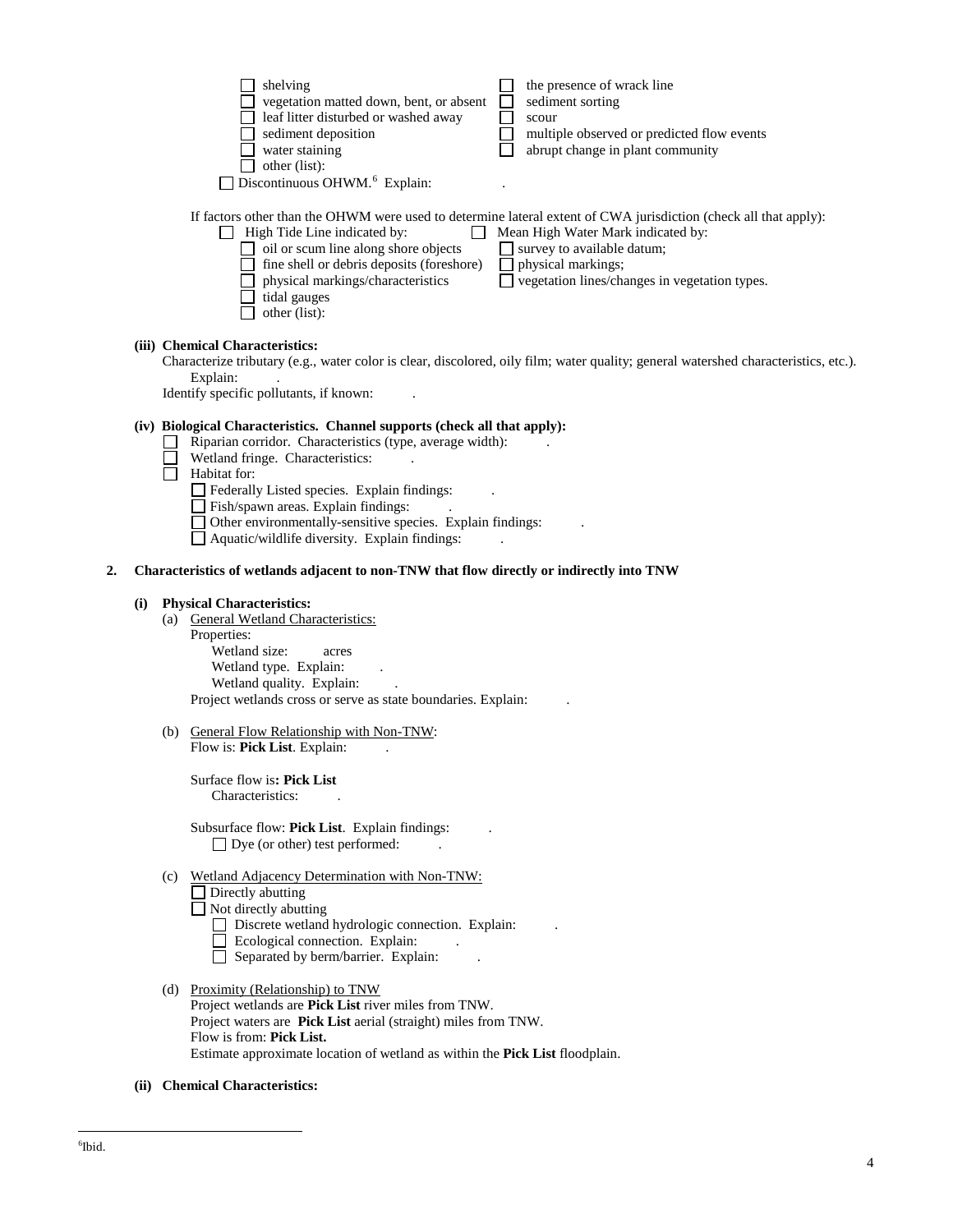Characterize wetland system (e.g., water color is clear, brown, oil film on surface; water quality; general watershed characteristics; etc.). Explain:

Identify specific pollutants, if known: .

#### **(iii) Biological Characteristics. Wetland supports (check all that apply):**

- Riparian buffer. Characteristics (type, average width): ...
- Vegetation type/percent cover. Explain: .
- $\overline{\Box}$  Habitat for:
	- Federally Listed species. Explain findings: .
	- Fish/spawn areas. Explain findings: ...
	- Other environmentally-sensitive species. Explain findings: .
	- $\Box$  Aquatic/wildlife diversity. Explain findings:

#### **3. Characteristics of all wetlands adjacent to the tributary (if any)**

All wetland(s) being considered in the cumulative analysis: **Pick List** Approximately ( ) acres in total are being considered in the cumulative analysis. For each wetland, specify the following:

Directly abuts? (Y/N) Size (in acres) Directly abuts? (Y/N) Size (in acres)

Summarize overall biological, chemical and physical functions being performed: .

#### **C. SIGNIFICANT NEXUS DETERMINATION**

**A significant nexus analysis will assess the flow characteristics and functions of the tributary itself and the functions performed by any wetlands adjacent to the tributary to determine if they significantly affect the chemical, physical, and biological integrity of a TNW. For each of the following situations, a significant nexus exists if the tributary, in combination with all of its adjacent wetlands, has more than a speculative or insubstantial effect on the chemical, physical and/or biological integrity of a TNW. Considerations when evaluating significant nexus include, but are not limited to the volume, duration, and frequency of the flow of water in the tributary and its proximity to a TNW, and the functions performed by the tributary and all its adjacent wetlands. It is not appropriate to determine significant nexus based solely on any specific threshold of distance (e.g. between a tributary and its adjacent wetland or between a tributary and the TNW). Similarly, the fact an adjacent wetland lies within or outside of a floodplain is not solely determinative of significant nexus.** 

#### **Draw connections between the features documented and the effects on the TNW, as identified in the** *Rapanos* **Guidance and discussed in the Instructional Guidebook. Factors to consider include, for example:**

- Does the tributary, in combination with its adjacent wetlands (if any), have the capacity to carry pollutants or flood waters to TNWs, or to reduce the amount of pollutants or flood waters reaching a TNW?
- Does the tributary, in combination with its adjacent wetlands (if any), provide habitat and lifecycle support functions for fish and other species, such as feeding, nesting, spawning, or rearing young for species that are present in the TNW?
- Does the tributary, in combination with its adjacent wetlands (if any), have the capacity to transfer nutrients and organic carbon that support downstream foodwebs?
- Does the tributary, in combination with its adjacent wetlands (if any), have other relationships to the physical, chemical, or biological integrity of the TNW?

#### **Note: the above list of considerations is not inclusive and other functions observed or known to occur should be documented below:**

- **1. Significant nexus findings for non-RPW that has no adjacent wetlands and flows directly or indirectly into TNWs.** Explain findings of presence or absence of significant nexus below, based on the tributary itself, then go to Section III.D: .
- **2. Significant nexus findings for non-RPW and its adjacent wetlands, where the non-RPW flows directly or indirectly into TNWs.** Explain findings of presence or absence of significant nexus below, based on the tributary in combination with all of its adjacent wetlands, then go to Section III.D: .
- **3. Significant nexus findings for wetlands adjacent to an RPW but that do not directly abut the RPW.** Explain findings of presence or absence of significant nexus below, based on the tributary in combination with all of its adjacent wetlands, then go to Section III.D:

## **D. DETERMINATIONS OF JURISDICTIONAL FINDINGS. THE SUBJECT WATERS/WETLANDS ARE (CHECK ALL THAT APPLY):**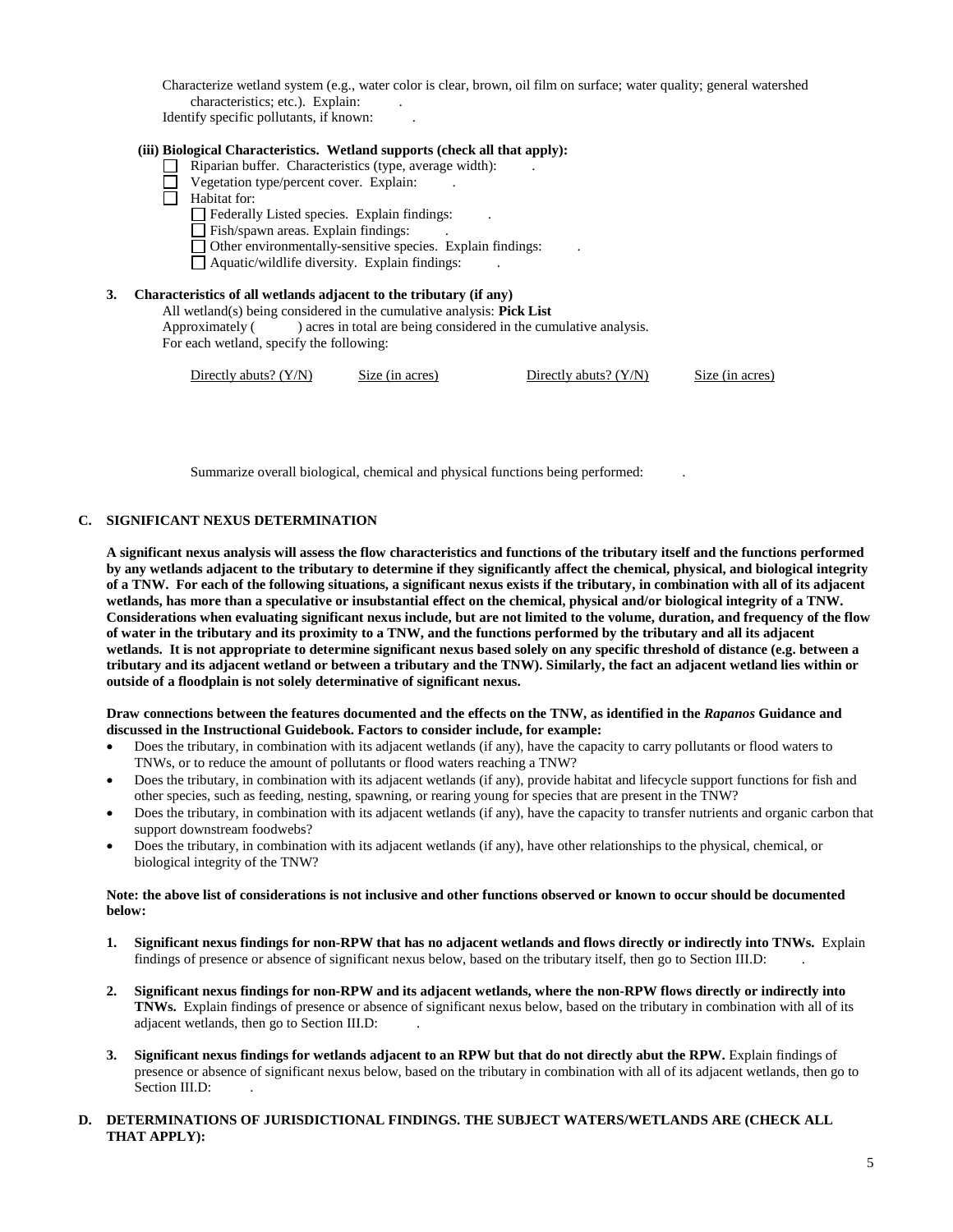**TNWs and Adjacent Wetlands.** Check all that apply and provide size estimates in review area: The size of the project site area open waters for the Lease Area is indicated below. The area in Levering Creek for the upweller is approximately 0.05 acres.

- **1.**
- $\times$  TNWs: linear feet width (ft), Or, 5.3 acres. Wetlands adjacent to TNWs: acres.
- **2. RPWs that flow directly or indirectly into TNWs.**
	- Tributaries of TNWs where tributaries typically flow year-round are jurisdictional. Provide data and rationale indicating that tributary is perennial:
	- Tributaries of TNW where tributaries have continuous flow "seasonally" (e.g., typically three months each year) are П jurisdictional. Data supporting this conclusion is provided at Section III.B. Provide rationale indicating that tributary flows seasonally: .

Provide estimates for jurisdictional waters in the review area (check all that apply):

- $\Box$  Tributary waters: linear feet width (ft).
- Other non-wetland waters: acres.
	- Identify type(s) of waters:

## **3. Non-RPWs[7](#page-5-0) that flow directly or indirectly into TNWs.**

Waterbody that is not a TNW or an RPW, but flows directly or indirectly into a TNW, and it has a significant nexus with a TNW is jurisdictional. Data supporting this conclusion is provided at Section III.C.

Provide estimates for jurisdictional waters within the review area (check all that apply):<br>  $\Box$  Tributary waters: linear feet width (ft).

- Tributary waters: linear feet width (ft).
	- Other non-wetland waters: acres.
		- Identify type(s) of waters: **.**

## **4. Wetlands directly abutting an RPW that flow directly or indirectly into TNWs.**

Wetlands directly abut RPW and thus are jurisdictional as adjacent wetlands.

Wetlands directly abutting an RPW where tributaries typically flow year-round. Provide data and rationale indicating that tributary is perennial in Section III.D.2, above. Provide rationale indicating that wetland is directly abutting an RPW: **.**

Wetlands directly abutting an RPW where tributaries typically flow "seasonally." Provide data indicating that tributary is seasonal in Section III.B and rationale in Section III.D.2, above. Provide rationale indicating that wetland is directly abutting an RPW: .

Provide acreage estimates for jurisdictional wetlands in the review area: acres.

#### **5. Wetlands adjacent to but not directly abutting an RPW that flow directly or indirectly into TNWs.**

 $\Box$  Wetlands that do not directly abut an RPW, but when considered in combination with the tributary to which they are adjacent and with similarly situated adjacent wetlands, have a significant nexus with a TNW are jurisidictional. Data supporting this conclusion is provided at Section III.C.

Provide acreage estimates for jurisdictional wetlands in the review area: acres.

#### **6. Wetlands adjacent to non-RPWs that flow directly or indirectly into TNWs.**

Wetlands adjacent to such waters, and have when considered in combination with the tributary to which they are adjacent and with similarly situated adjacent wetlands, have a significant nexus with a TNW are jurisdictional. Data supporting this conclusion is provided at Section III.C.

Provide estimates for jurisdictional wetlands in the review area: acres.

## **7. Impoundments of jurisdictional waters. [8](#page-5-1)**

- As a general rule, the impoundment of a jurisdictional tributary remains jurisdictional.
- Demonstrate that impoundment was created from "waters of the U.S.," or
	- Demonstrate that water meets the criteria for one of the categories presented above (1-6), or
- Demonstrate that water is isolated with a nexus to commerce (see E below).

<sup>-&</sup>lt;br>7

<span id="page-5-1"></span><span id="page-5-0"></span><sup>&</sup>lt;sup>7</sup>See Footnote # 3. 8  $\degree$  To complete the analysis refer to the key in Section III.D.6 of the Instructional Guidebook.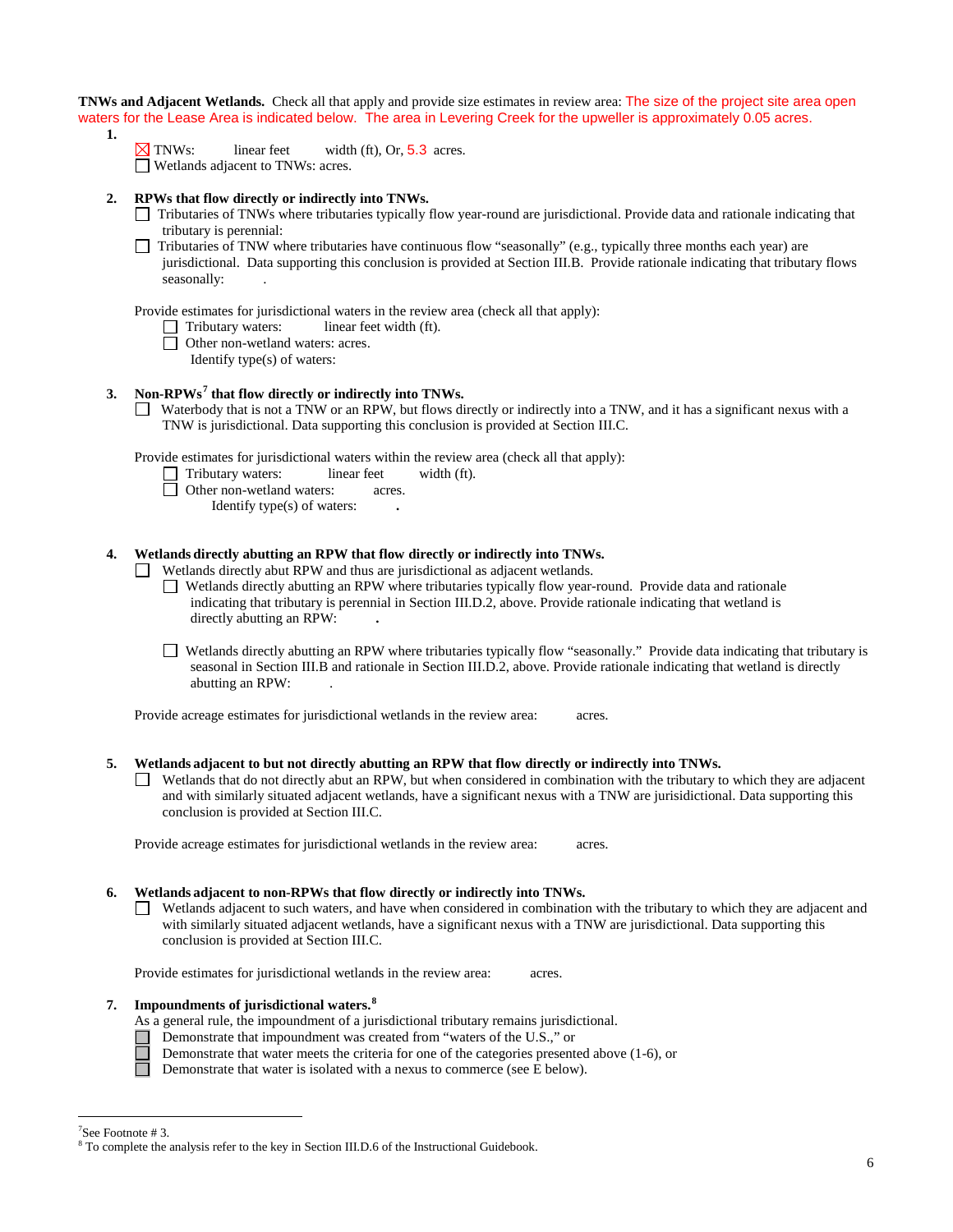| Е. | ISOLATED [INTERSTATE OR INTRA-STATE] WATERS, INCLUDING ISOLATED WETLANDS, THE USE,<br>DEGRADATION OR DESTRUCTION OF WHICH COULD AFFECT INTERSTATE COMMERCE, INCLUDING ANY<br>SUCH WATERS (CHECK ALL THAT APPLY): <sup>9</sup> |
|----|-------------------------------------------------------------------------------------------------------------------------------------------------------------------------------------------------------------------------------|
|    | which are or could be used by interstate or foreign travelers for recreational or other purposes.                                                                                                                             |
|    | from which fish or shellfish are or could be taken and sold in interstate or foreign commerce.                                                                                                                                |
|    | which are or could be used for industrial purposes by industries in interstate commerce.<br>Interstate isolated waters. Explain:                                                                                              |
|    | Other factors. Explain:                                                                                                                                                                                                       |
|    | Identify water body and summarize rationale supporting determination:                                                                                                                                                         |
|    | Provide estimates for jurisdictional waters in the review area (check all that apply):                                                                                                                                        |
|    | Tributary waters:<br>linear feet<br>width (ft).                                                                                                                                                                               |
|    | Other non-wetland waters:<br>acres.<br>Identify type(s) of waters:                                                                                                                                                            |
|    | Wetlands:<br>acres.                                                                                                                                                                                                           |
| F. | NON-JURISDICTIONAL WATERS, INCLUDING WETLANDS (CHECK ALL THAT APPLY):                                                                                                                                                         |
|    | If potential wetlands were assessed within the review area, these areas did not meet the criteria in the 1987 Corps of Engineers<br>Wetland Delineation Manual and/or appropriate Regional Supplements.                       |
|    | Review area included isolated waters with no substantial nexus to interstate (or foreign) commerce.                                                                                                                           |
|    | Prior to the Jan 2001 Supreme Court decision in "SWANCC," the review area would have been regulated based solely on the                                                                                                       |
|    | "Migratory Bird Rule" (MBR).<br>Waters do not meet the "Significant Nexus" standard, where such a finding is required for jurisdiction. Explain:                                                                              |
|    | $\mathbf{I}$<br>Other: (explain, if not covered above):                                                                                                                                                                       |
|    | Provide acreage estimates for non-jurisdictional waters in the review area, where the sole potential basis of jurisdiction is the MBR                                                                                         |
|    | factors (i.e., presence of migratory birds, presence of endangered species, use of water for irrigated agriculture), using best professional                                                                                  |
|    | judgment (check all that apply):<br>linear feet                                                                                                                                                                               |
|    | Non-wetland waters (i.e., rivers, streams):<br>width (ft).<br>Lakes/ponds:<br>acres.                                                                                                                                          |
|    | Other non-wetland waters:<br>acres. List type of aquatic resource:                                                                                                                                                            |
|    | Wetlands:<br>acres.                                                                                                                                                                                                           |
|    | Provide acreage estimates for non-jurisdictional waters in the review area that do not meet the "Significant Nexus" standard, where such                                                                                      |
|    | a finding is required for jurisdiction (check all that apply):                                                                                                                                                                |
|    | Non-wetland waters (i.e., rivers, streams):<br>linear feet,<br>width (ft).<br>Lakes/ponds:<br>acres.                                                                                                                          |
|    | Other non-wetland waters:<br>acres. List type of aquatic resource:                                                                                                                                                            |
|    | Wetlands:<br>acres.                                                                                                                                                                                                           |
|    | <b>SECTION IV: DATA SOURCES.</b>                                                                                                                                                                                              |
|    | A. SUPPORTING DATA. Data reviewed for JD (check all that apply - checked items shall be included in case file and, where checked                                                                                              |
|    | and requested, appropriately reference sources below):                                                                                                                                                                        |
|    | Maps, plans, plots or plat submitted by or on behalf of the applicant/consultant: Plans submitted by the Maryland Department<br>$\bowtie$                                                                                     |
|    | of Natural Resources dated September 23, 2013.<br>Data sheets prepared/submitted by or on behalf of the applicant/consultant.                                                                                                 |
|    | Office concurs with data sheets/delineation report.                                                                                                                                                                           |
|    | □ Office does not concur with data sheets/delineation report.                                                                                                                                                                 |
|    | Data sheets prepared by the Corps:                                                                                                                                                                                            |
|    | Corps navigable waters' study:<br>U.S. Geological Survey Hydrologic Atlas:                                                                                                                                                    |
|    | $\Box$ USGS NHD data.                                                                                                                                                                                                         |
|    | □ USGS 8 and 12 digit HUC maps.                                                                                                                                                                                               |
|    | U.S. Geological Survey map(s). Cite scale & quad name:                                                                                                                                                                        |
|    | USDA Natural Resources Conservation Service Soil Survey. Citation:                                                                                                                                                            |
|    | National wetlands inventory map(s). Cite name:<br>State/Local wetland inventory map(s): MDDNR Wetland Inventory.                                                                                                              |
|    | $EEMA$ EIDM money Danal number                                                                                                                                                                                                |

FEMA/FIRM maps: Panel number<br>100-year Floodplain Elevation is:

<sup>(</sup>National Geodectic Vertical Datum of 1929)

<span id="page-6-0"></span> $\overline{a}$ **<sup>9</sup> Prior to asserting or declining CWA jurisdiction based solely on this category, Corps Districts will elevate the action to Corps and EPA HQ for review consistent with the process described in the Corps/EPA** *Memorandum Regarding CWA Act Jurisdiction Following Rapanos.*